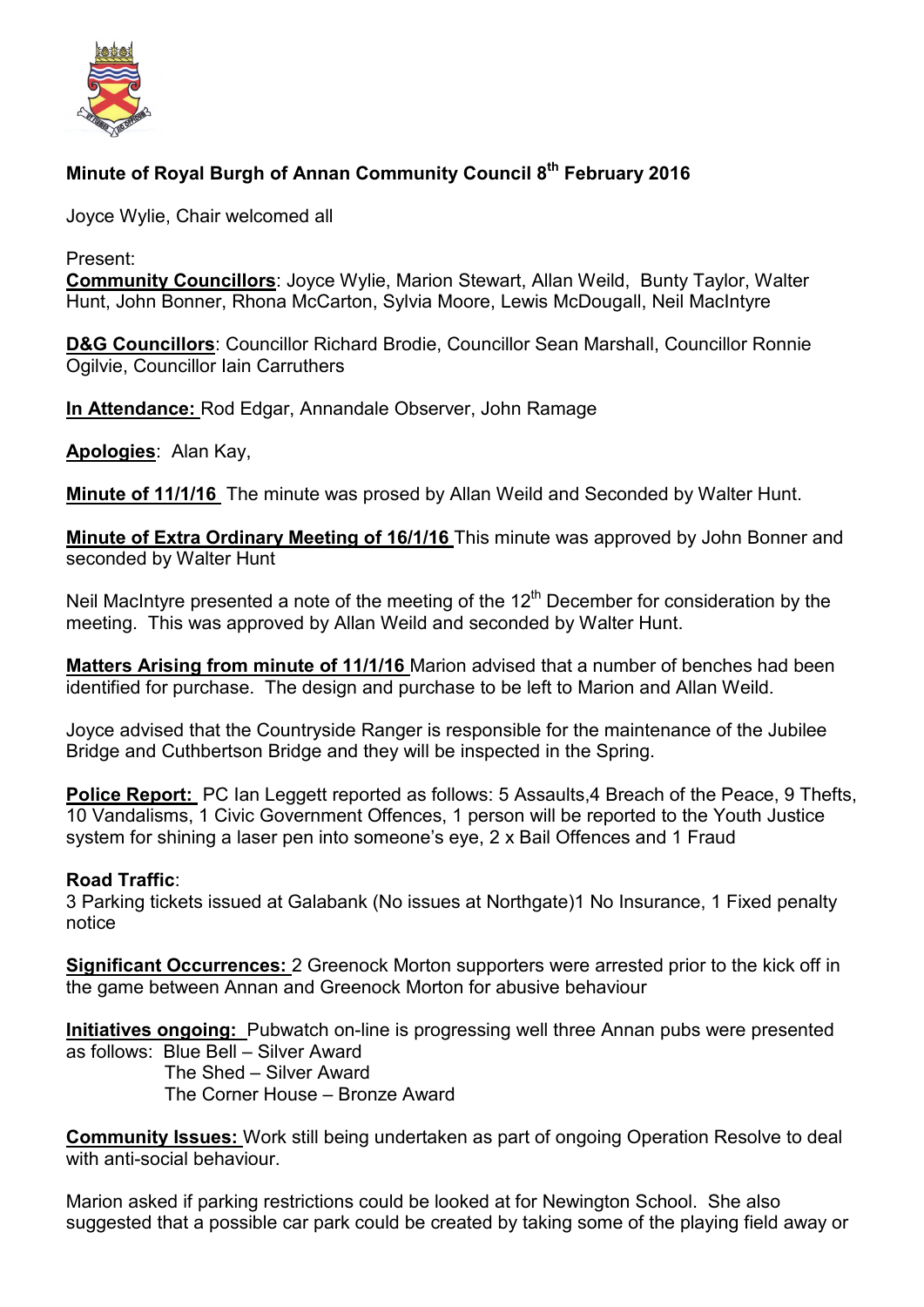

the green area behind the old Springbells Hospital. This area is prone to flooding and it could solve two problems. PC Leggett said this could be one solution

## **Community Warden Report**: No report

The Chair presented the Royal Burgh of Annan Community Resilience Plan. Following a vote the plan was agreed. A meeting will be arranged with Steven Wylie to submit the plan.

The Chair called for a vote to Co-op Rhona McCarton on the Community Council as a full member. The vote was unanimous to agree.

**Treasurers Report**: Allan reported: General Account £5531.63 with £1000 ring fenced for remaining Minsca projects It was agreed that the Jubilee Gardens would get the remaining shrubs as our contribution to the Queens  $90<sup>th</sup>$  Birthday clean up project. The Web Account is £1463.71 with one account to be paid.

### **Correspondence:**

Marion advised a letter had been received from the Tennis Club requesting assistance to help train members to ATP level. This will ensure all training sessions will be undertaken by fully qualified instructors. Following a vote it was agreed to donate £300.

Neil will contact the two Pigeon Fanciers who donated a cheque to discuss how this should be used.

## **Councillors Report**

**Councillor Ogilvie**: advised that he had a number of complaints about the standard of road repairs in Standalane. The Contractor has been told to come back and fix it before he is paid. Councillor Ogilvie also advised the issue around Greencroft Wynd will be going back to Area Committee following the number of complaints regarding proposals. He also acknowledge the Community Council petition. Councillor Ogilvie advised on the following:

The play structure in Newington Park was only removed as a new unit is being installed.

The surface at the Zip Wire at the Everholm is to be changed

The hedge at Hecklegirth Park has been removed

The hedge at the park behind Newington Leisure Centre is also to be removed and drainage work done.

The furniture at the Trim Track has to be removed

Questionnaire regarding the siting of a Super Park is to be launched

**Councillor Carruthers**: Advised the Budget should be finalised by end of February and the Council Tax will be set at same time. There had been no time to consult fully this year (although there was consultation on a three year budget last year) this is due to the late notification of further savings required by the Scottish Parliament. He also advised there is to be a Refuse Collection Rationalisation programme piloted in Newton Stewart and then rolled out to the rest of the region. Walter Hunt advised there has been no Trade Union input or Driver input. Annan Common Good Fund has now lost a large funding stream and a report will be presented to the Common Good Committee on the 23rd of February.